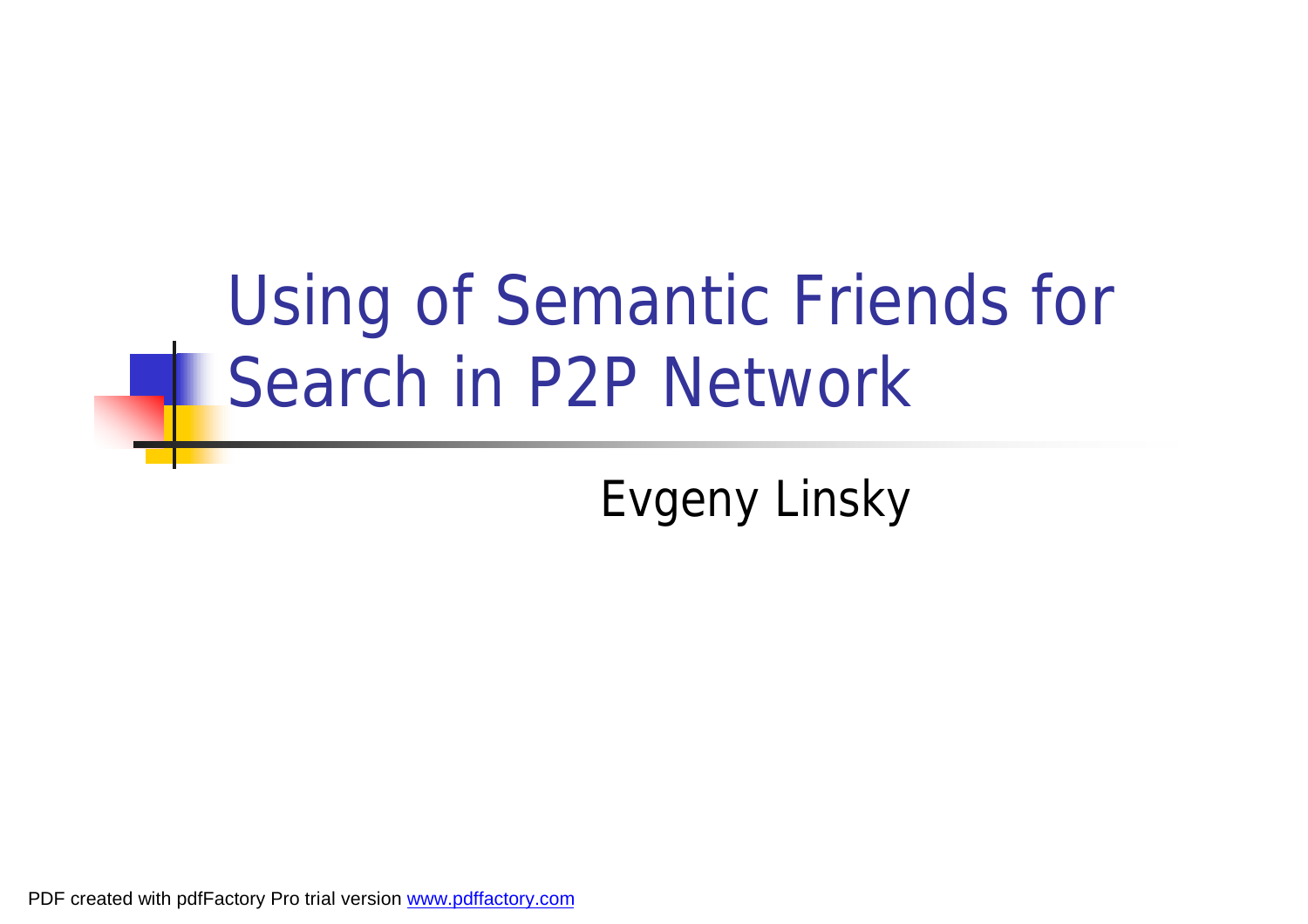#### Unstructured P2P Network

- n "Search": performed using flooding
- n Unstructured: neighbors are chosen in arbitrary manner



- <sup>n</sup> Advantages
	- <sup>n</sup> easy leave/join procedure
	- n support complex search queries (a\*ccc?ff.mp3)
- <sup>n</sup> Disadvantages
	- <sup>n</sup> scales badly, i.e. many nodes -- huge control traffic
	- n search:  $\sim$ n, n --- number of nodes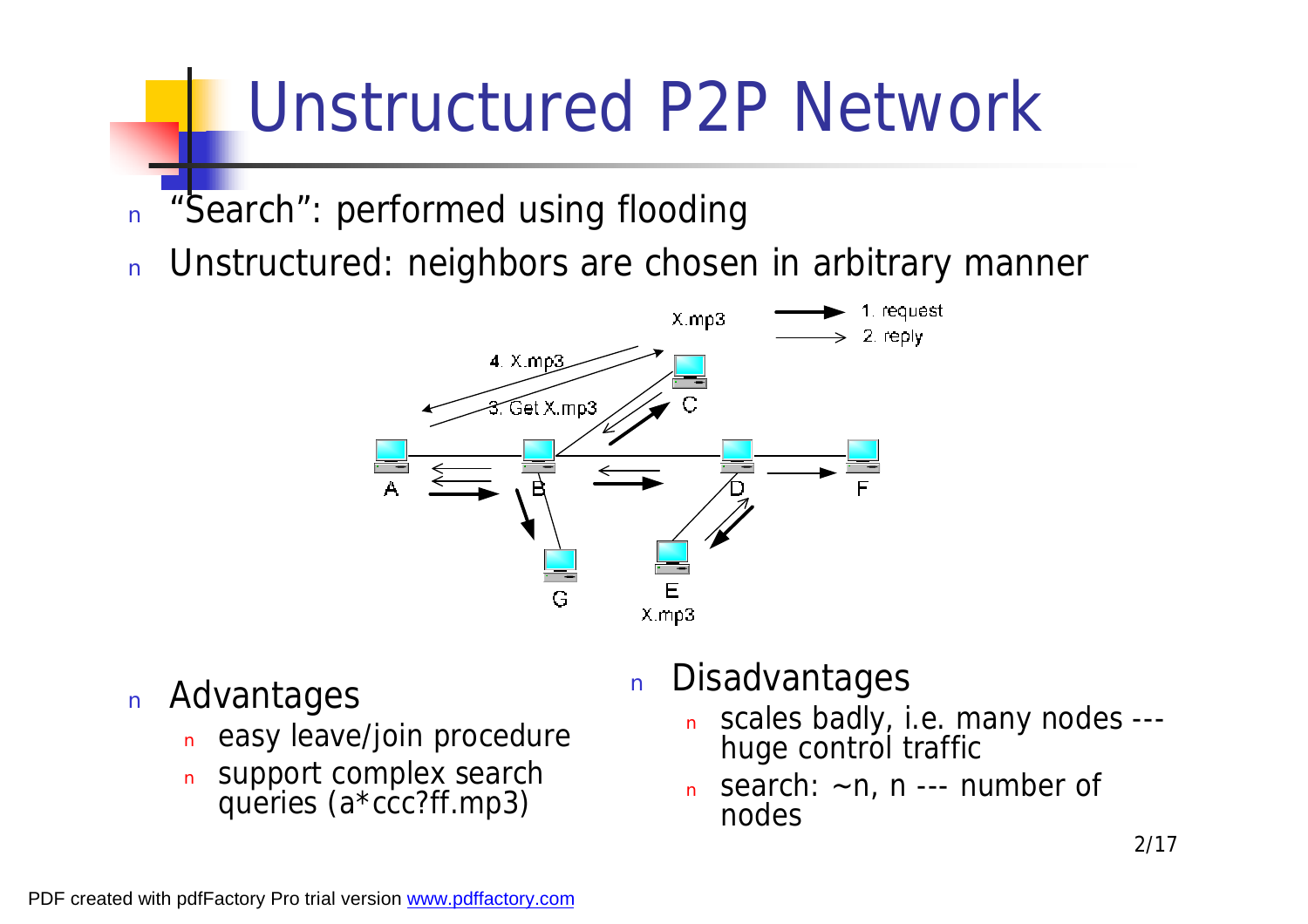### Problem Statement

- <sup>n</sup> Goal: optimize flooding using model of requests
- <sup>n</sup> General ideas
	- n All documents and nodes are divided into thematic classes (by interest)
	- n All documents have different popularity
- <sup>n</sup> Assumptions
	- n Network is stable: no one joins and leaves the network
	- n Network is fully connected (one-hop network)
	- n Node searches the same query periodically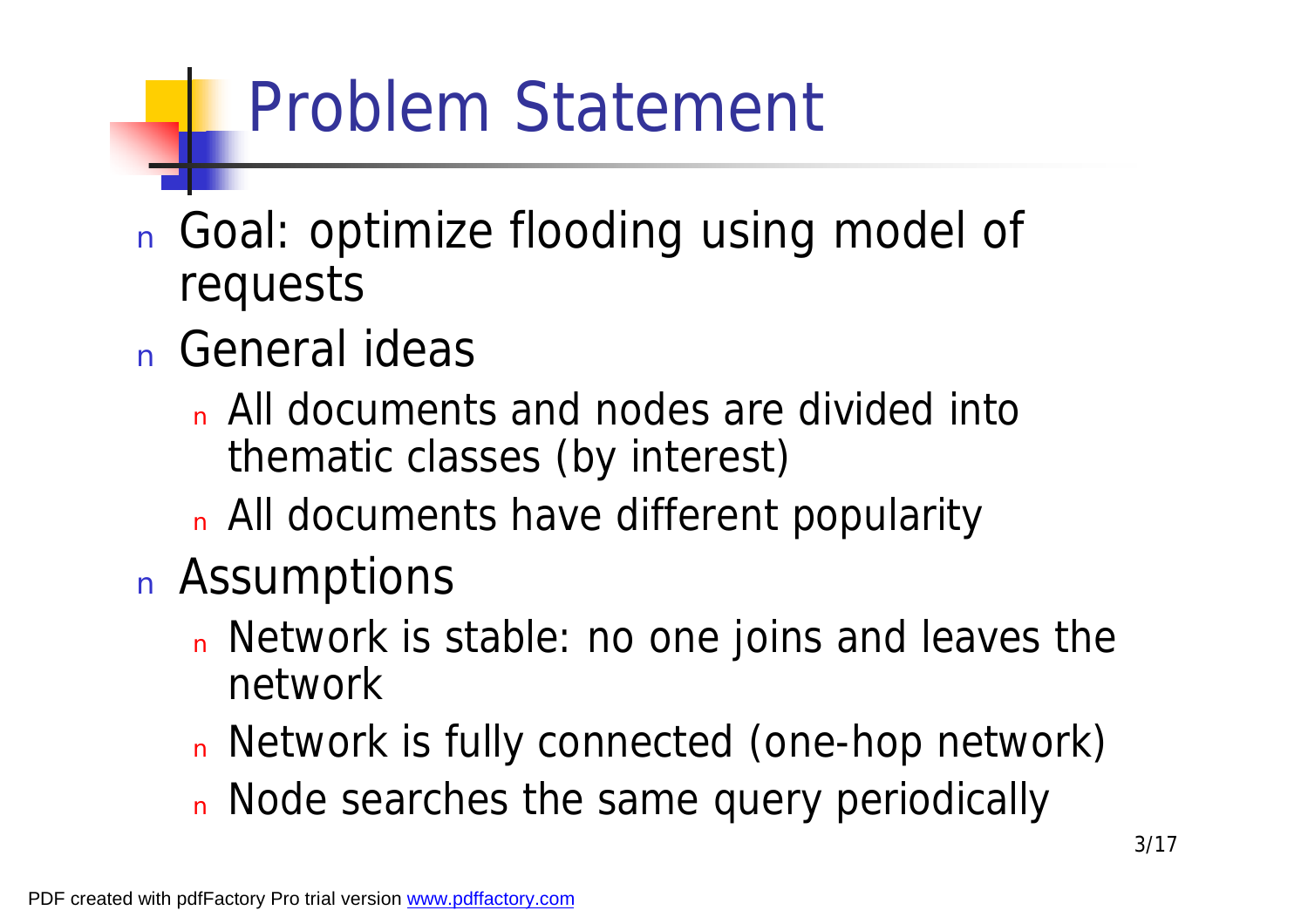#### Paper Used as Base

- n "Exploiting semantic proximity in peer-topeer content searching"
	- <sup>n</sup> Spyros Voulgaris, Anne-Marie Kermarrec, Laurent Massouli´ e, Maarten van Steen
- <sup>n</sup> Contribution
	- n Model of requests
	- n Algorithm for the given model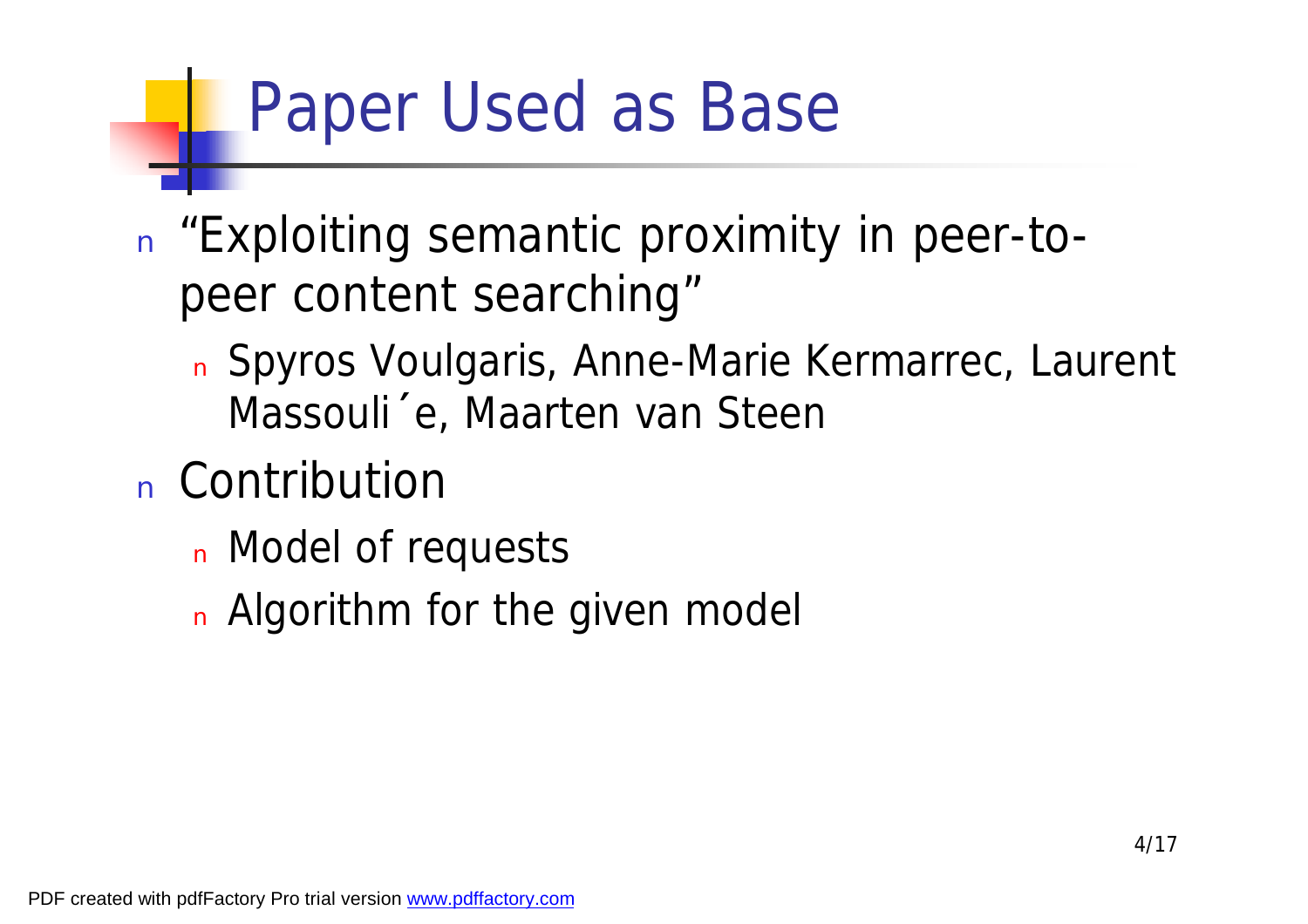#### Model of Requests

<sup>n</sup> Ideas

- n Documents (d<sub>i</sub>) are divided into classes (c<sub>j</sub>)
- n Documents and classes have different popularity (Zipf law)

$$
P(d_i) = 1/I, \text{Size}(c_j) \sim 1/j
$$

- n Every user is interested in one class
	- n  $P=\alpha$  (0.8) --- user requests document in his own class

n  $P=1-\alpha$  (0.2) --- user searches for document according to general popularity

**n** Popularity is static

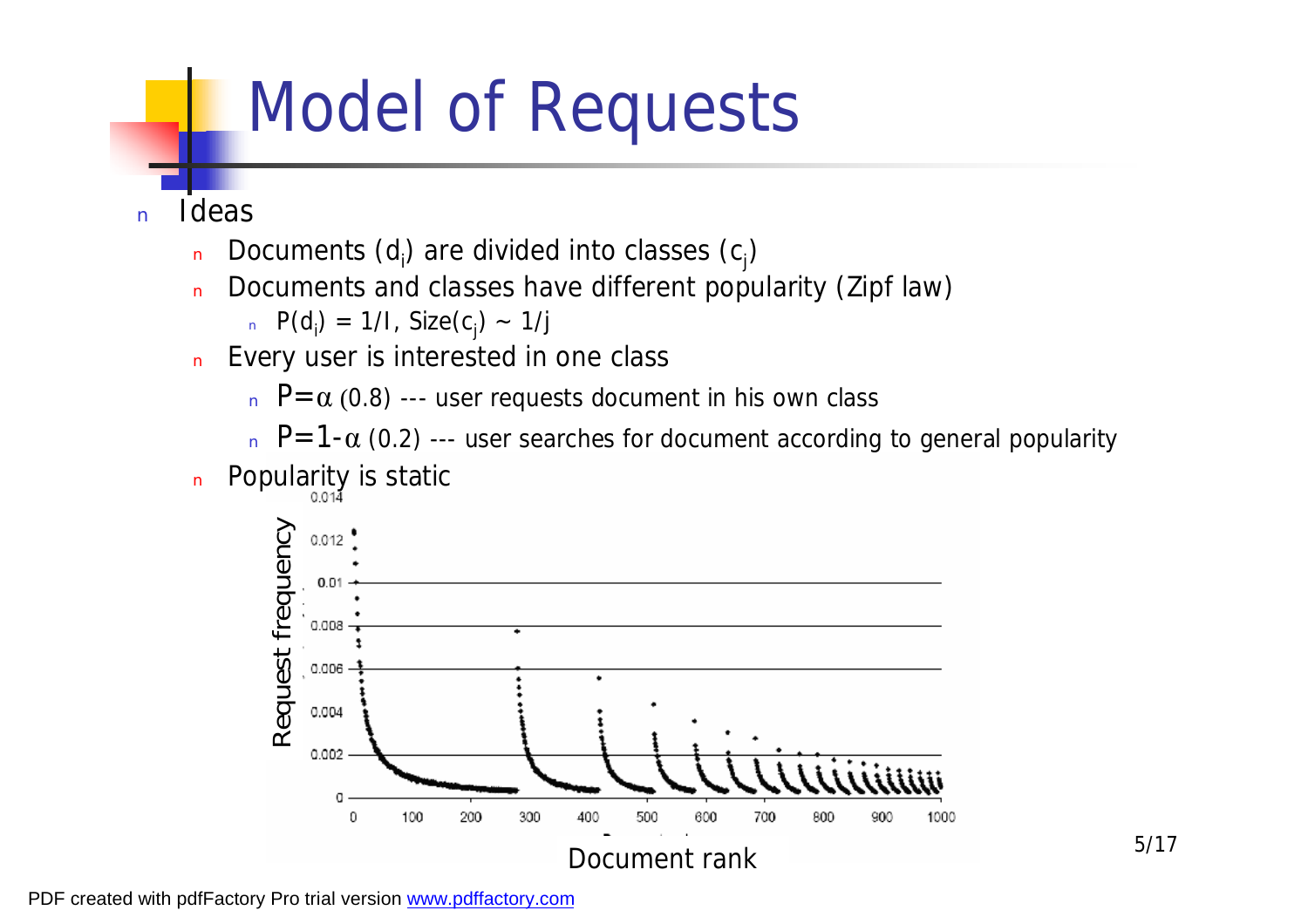### Base Algorithm

- <sup>n</sup> During "warming up" use flooding
	- If document was found on some node, add this node to semantic friends list
- n When the list of semantic friends is formed
	- 1. Send request to semantic friends
	- 2. If this search fails, use flooding
- n List of semantic friends has finite size n List updating policy --- modification of LRU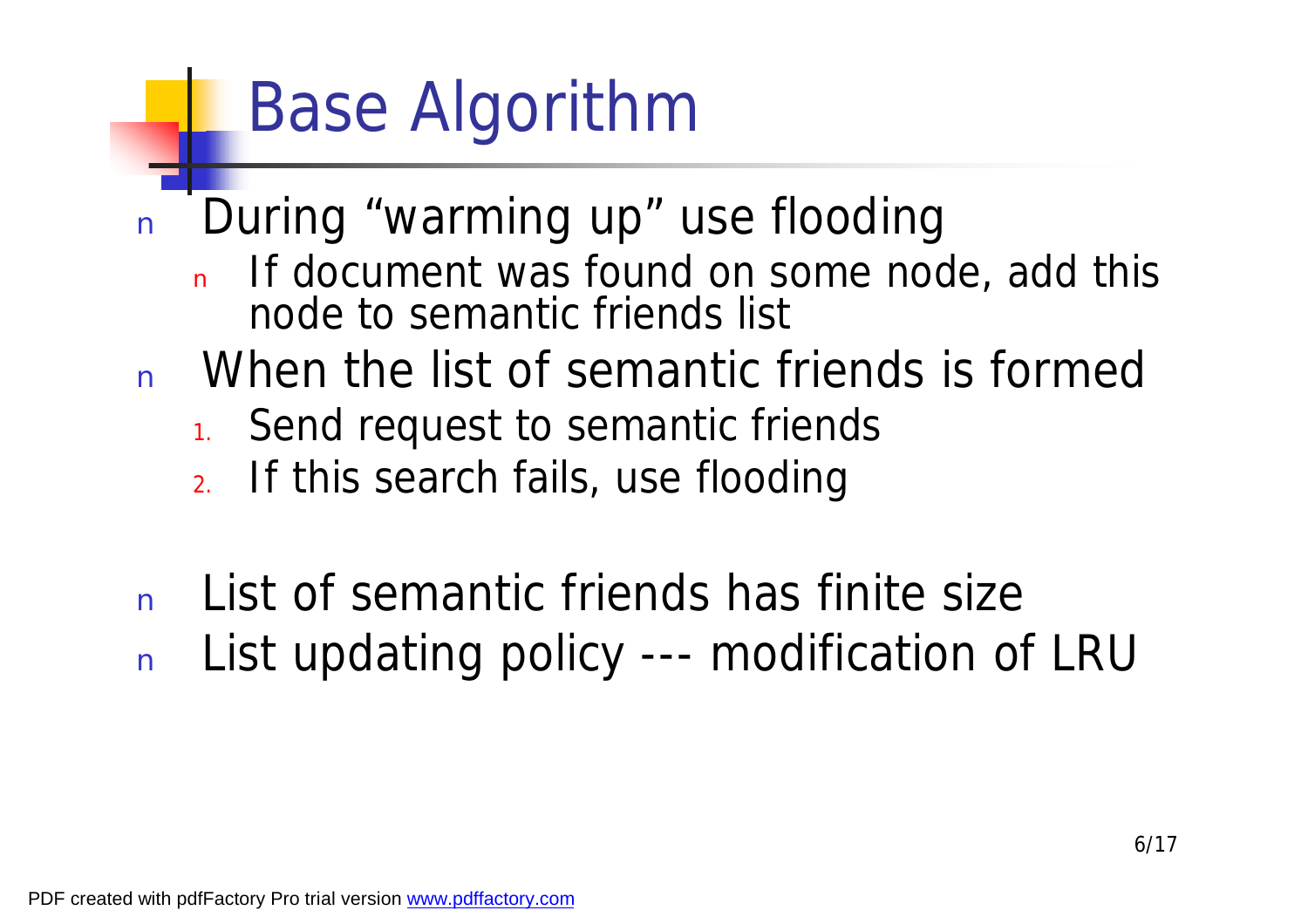### Base Algorithm

#### <sup>n</sup> Disadvantages

- <sup>n</sup> Performance criterion Hit Ratio of semantic friends list
- n Maximization of Hit Ratio does not have big impact on search delay
	- n Requests to low probability class are rare
	- n Increase of Hit Ratio for this class does not influence on total overheads
- <sup>n</sup> Our goal: minimize average number of transmissions for one served request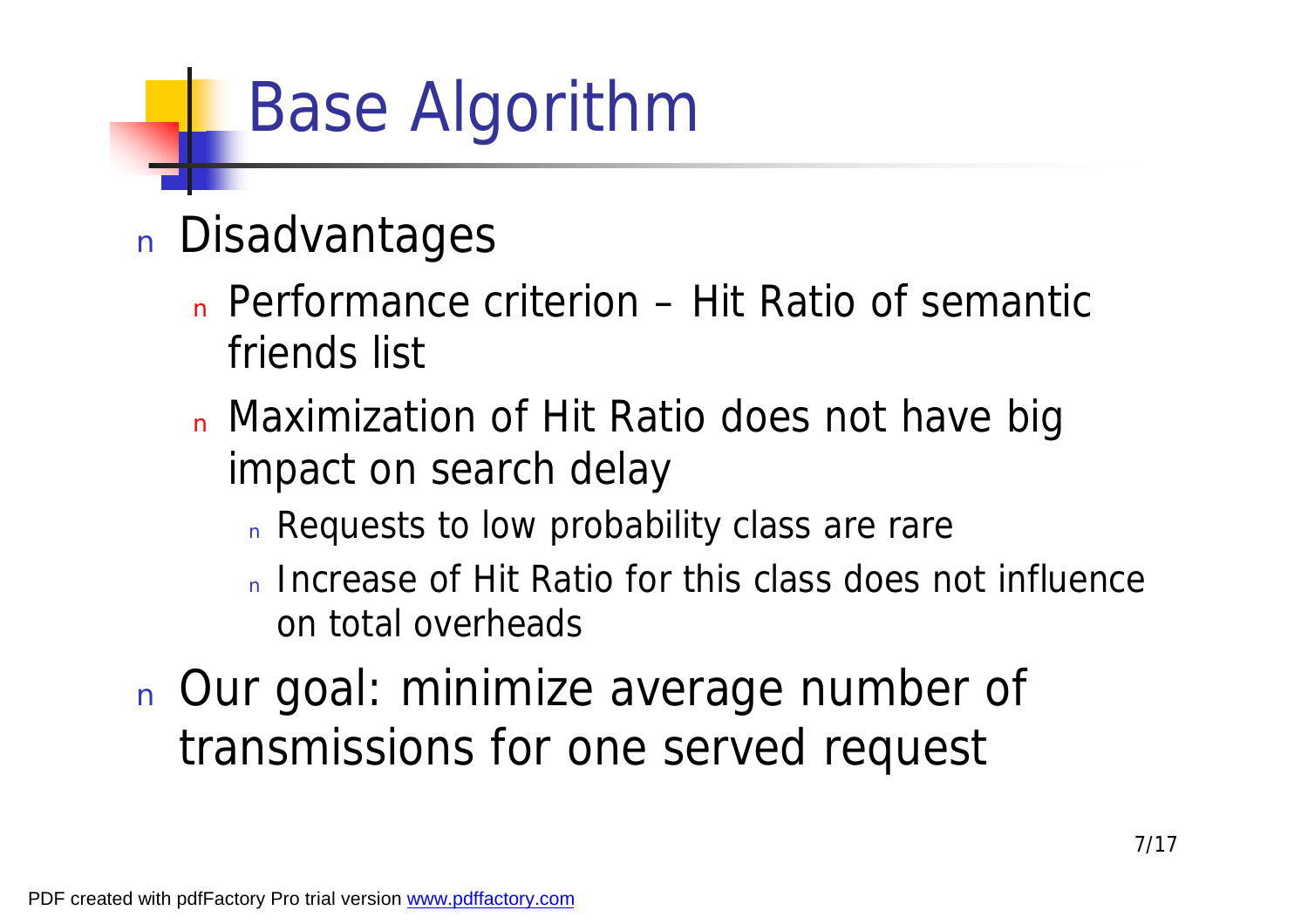### Proposed Solution

#### <sup>n</sup> FileList Algorithm

- n Node, which successfully served the request, sends FileList in addition to requested file
- n FileLists are stored and used during search in semantic friends

#### <sup>n</sup> Advantages

- n Lead to decreasing of average number of transmissions for one served query
- n Adaptable to changes in request model
- n Disadvantages
	- n Storage and analysis of large data arrays is hard for restricted devices  $\Rightarrow$  limitation of the list size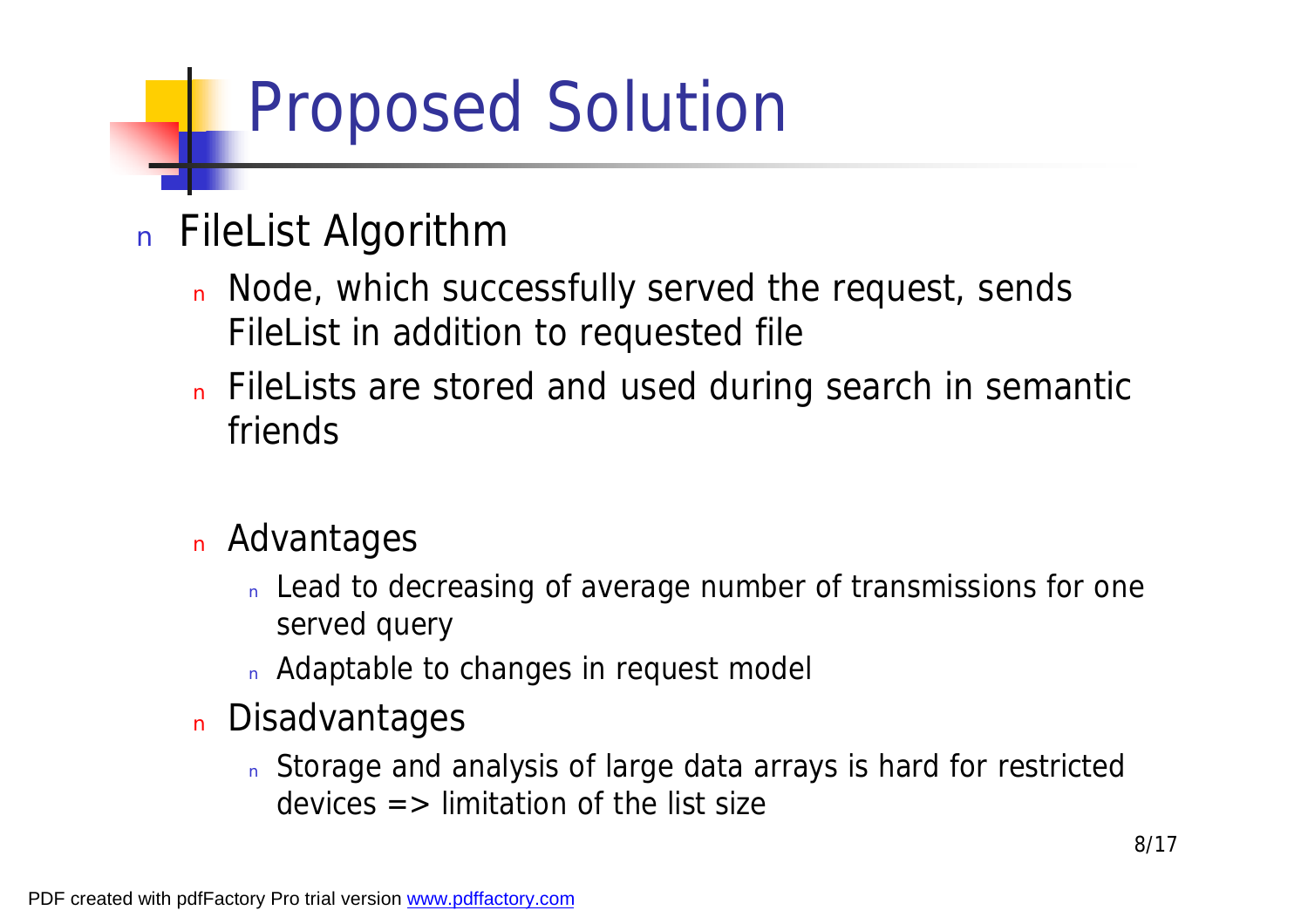# Limited FileList

- n Node collects statistics about requests trying to reconstruct request model
	- n Node estimates probability of documents in its own group
- n Semantic friends list management policy
	- n Include node, only if its FileList maximizes the future successful search probability
	- n Probability is calculated using described above estimations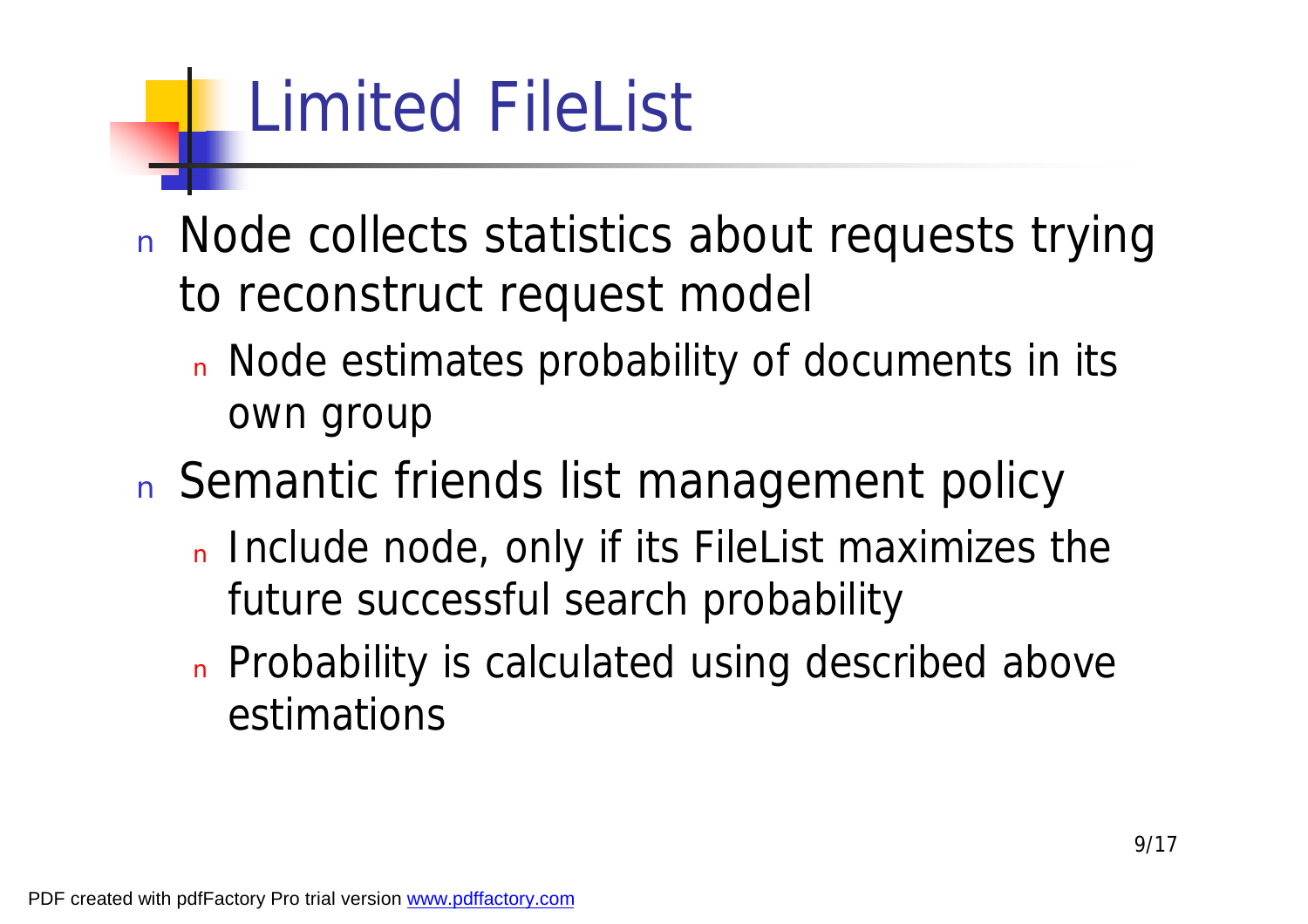### Simulation Results

| <b>Algorithm name</b> | Searching overhead |
|-----------------------|--------------------|
| <b>LRU</b>            | 100                |
| Popularity            | 90                 |
| <b>FileList</b>       | 78                 |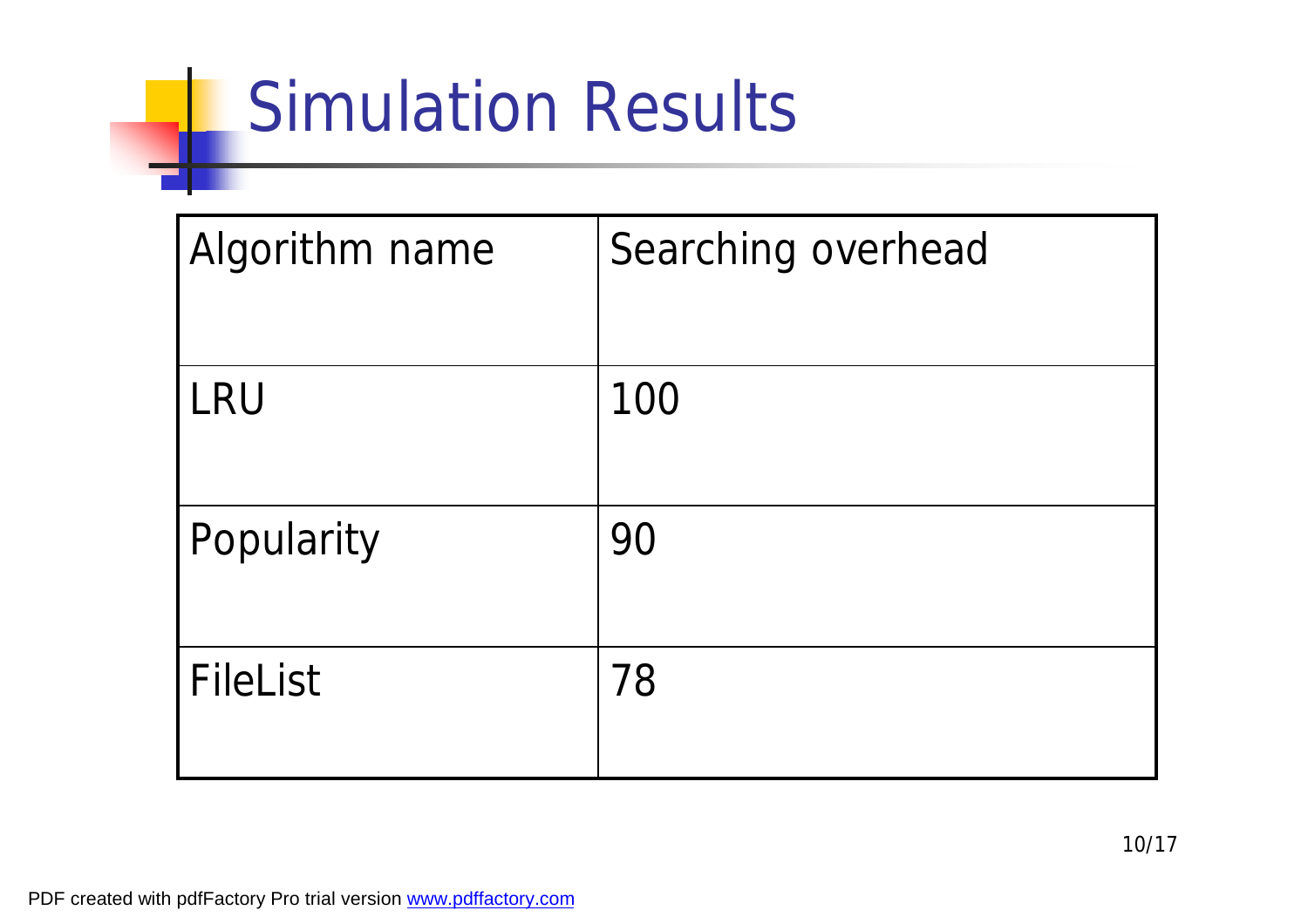#### Simulation Results

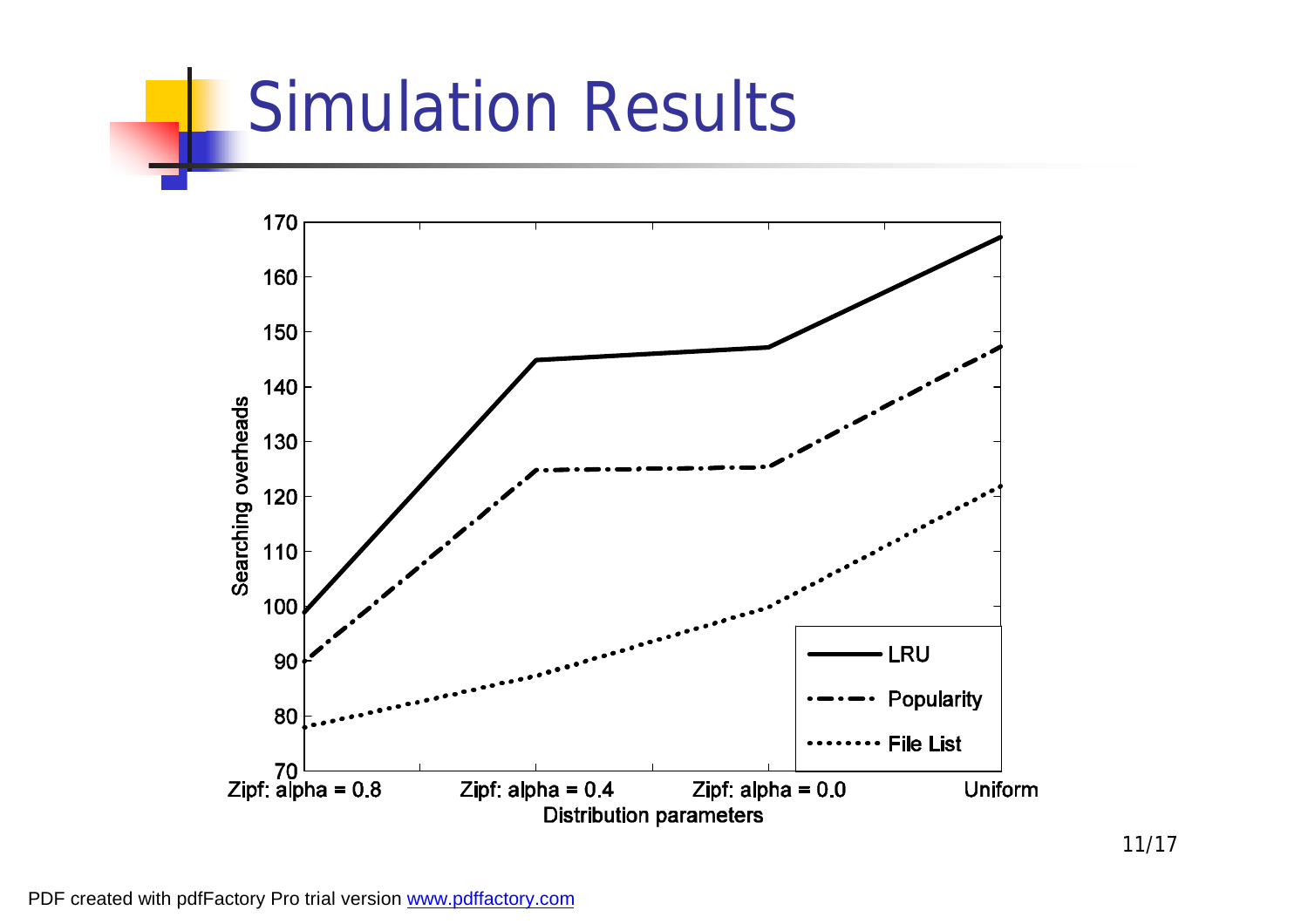

#### **Next Step Service Discovery in Smart Spaces**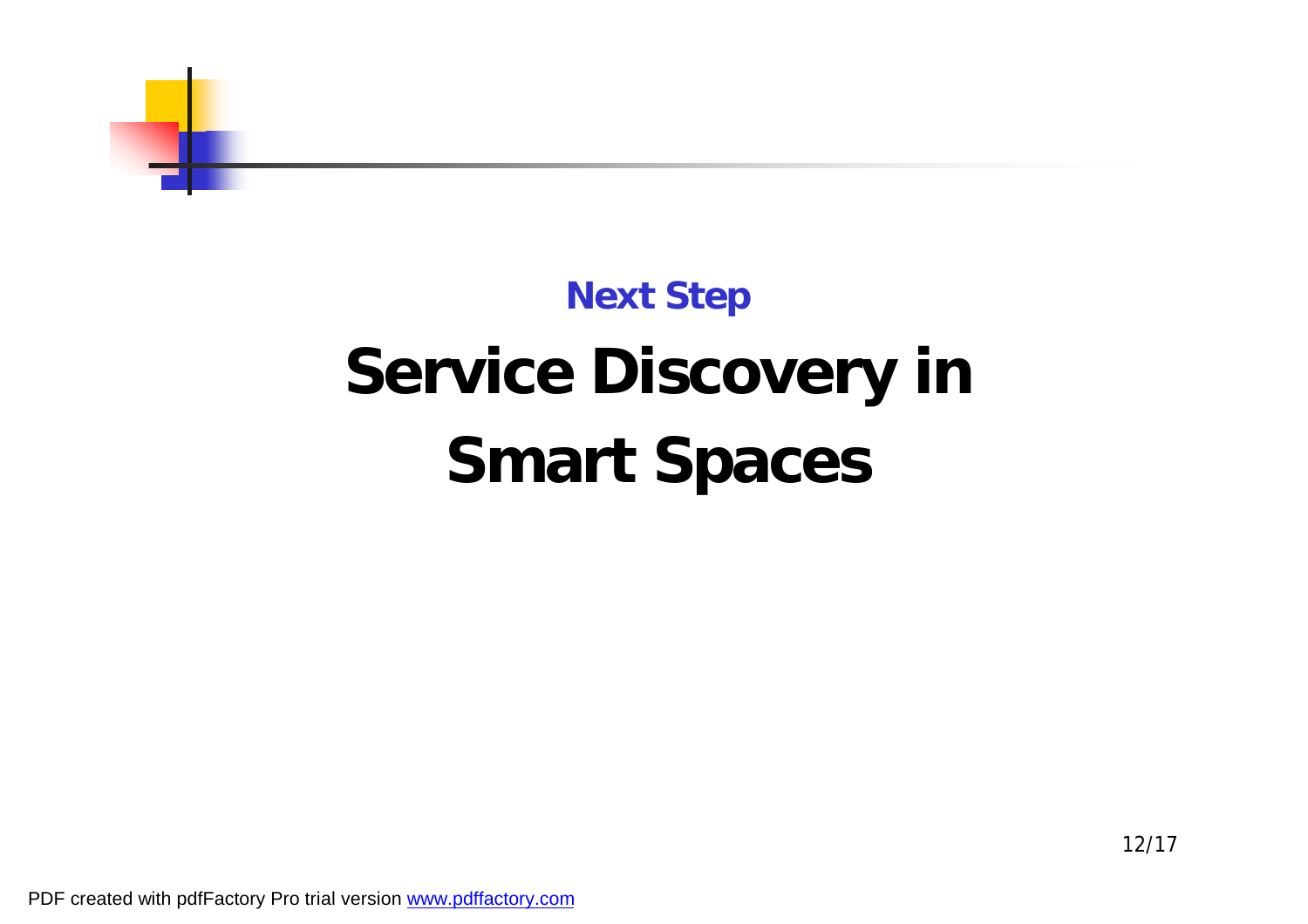# Ubiquitous Computing

- n Many local wireless networks
	- n including multi-hop
	- n including mobile and infrastructureless
- n Users roam between such networks
- n Goal: find services in local proximity (Resource Discovery)
	- n Closest free printer
	- n Free parking slot
	- n Web-service, which could convert RTF to PDF
	- n Shared collection of mp3 files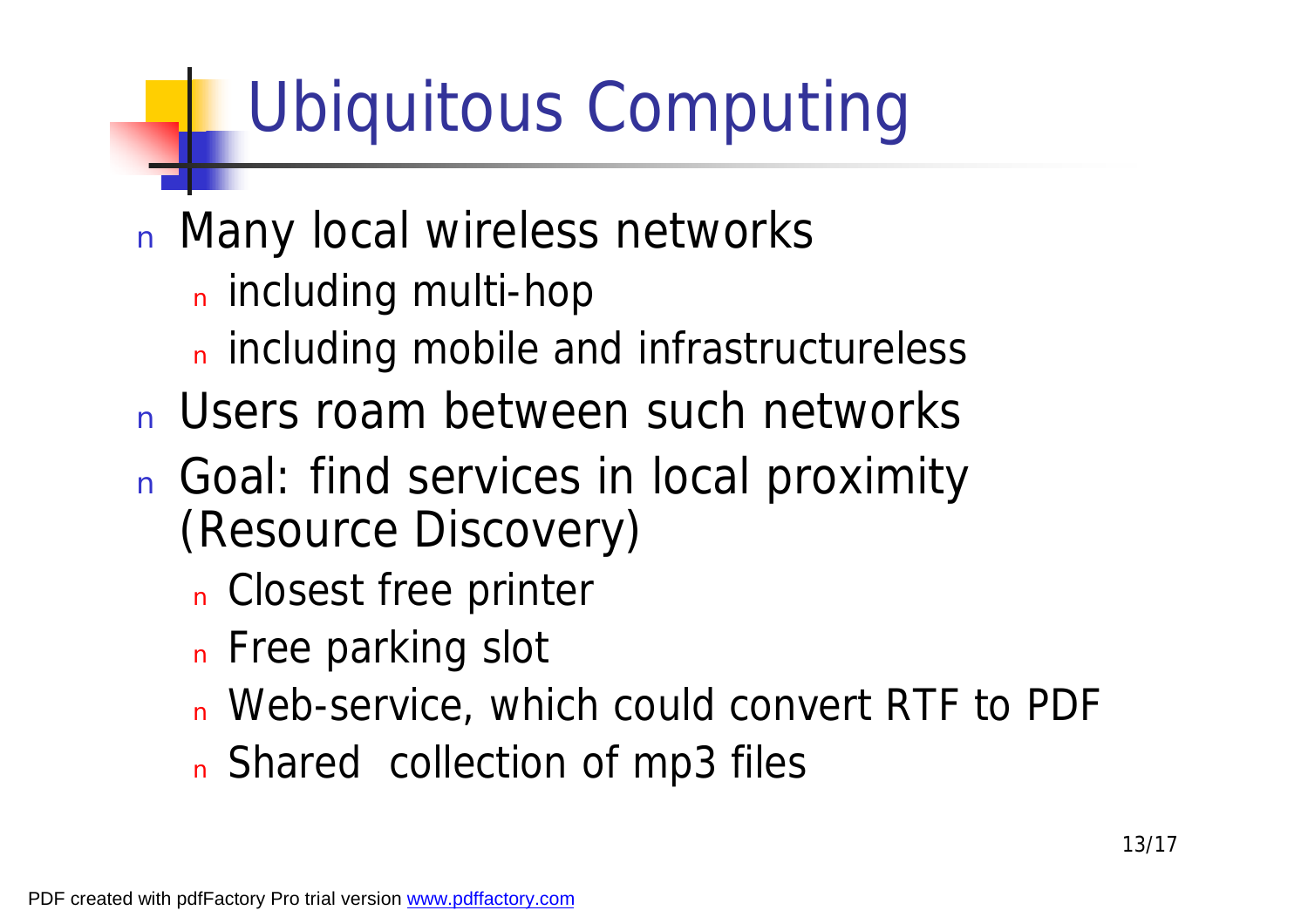# Current Solution

- n Documents and services are described using natural language
- n Dedicated server scans the network indexing the documents
- n Users sends requests to dedicated server
- <sup>n</sup> Requests are formulated using natural queries
	- n Server uses complex algorithms for finding relevant documents
	- n Results are analyzed manually by human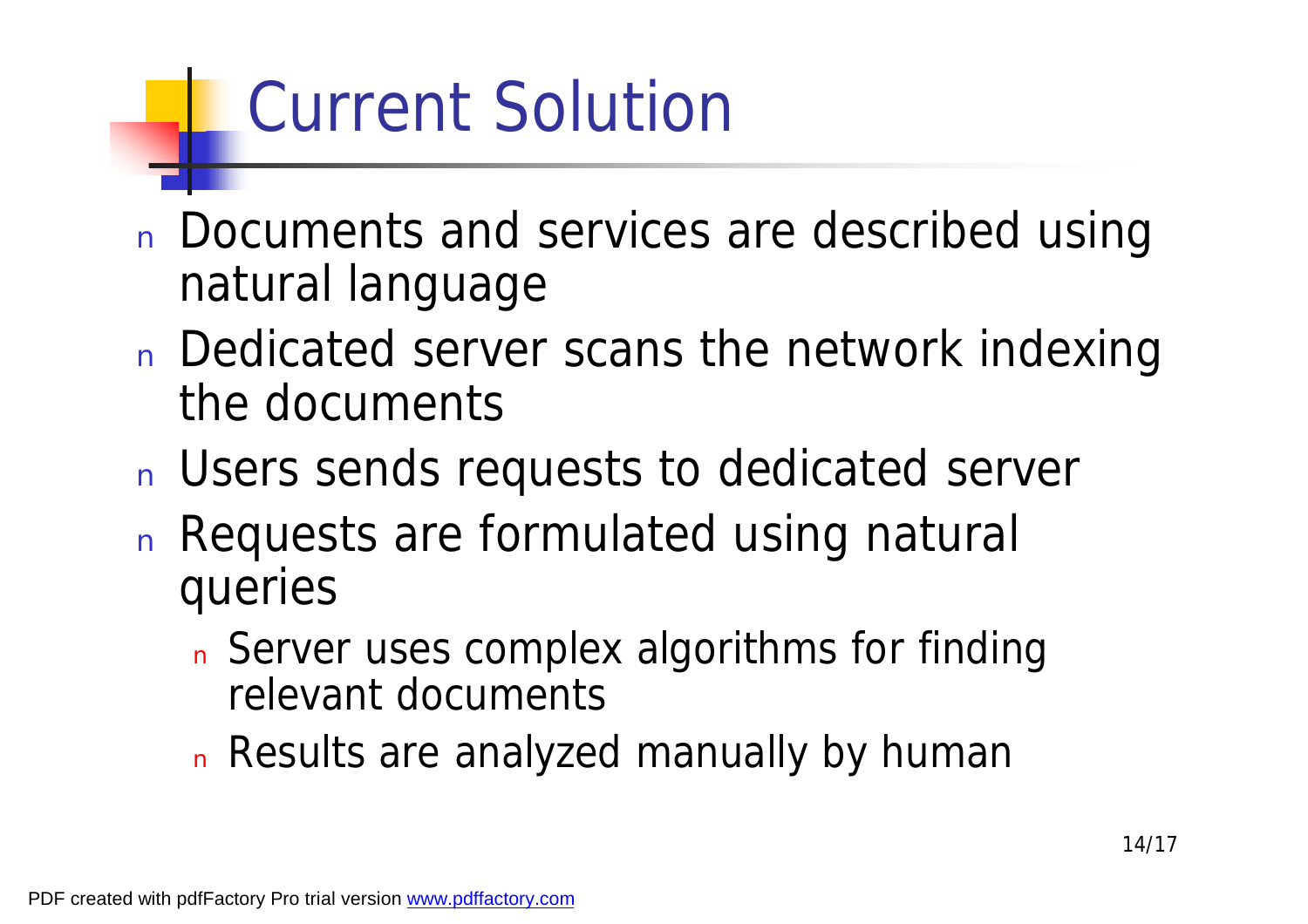#### Approach

- <sup>n</sup> Documents and services has formal description on RDF language
	- n Simplify relevancy analysis
	- n Results could be interpreted by program
- <sup>n</sup> No dedicated server
	- n Single point of failure
	- n Additional overheads for maintaining infrastructure
- n Search is implemented as distributed algorithms, e.g. using flooding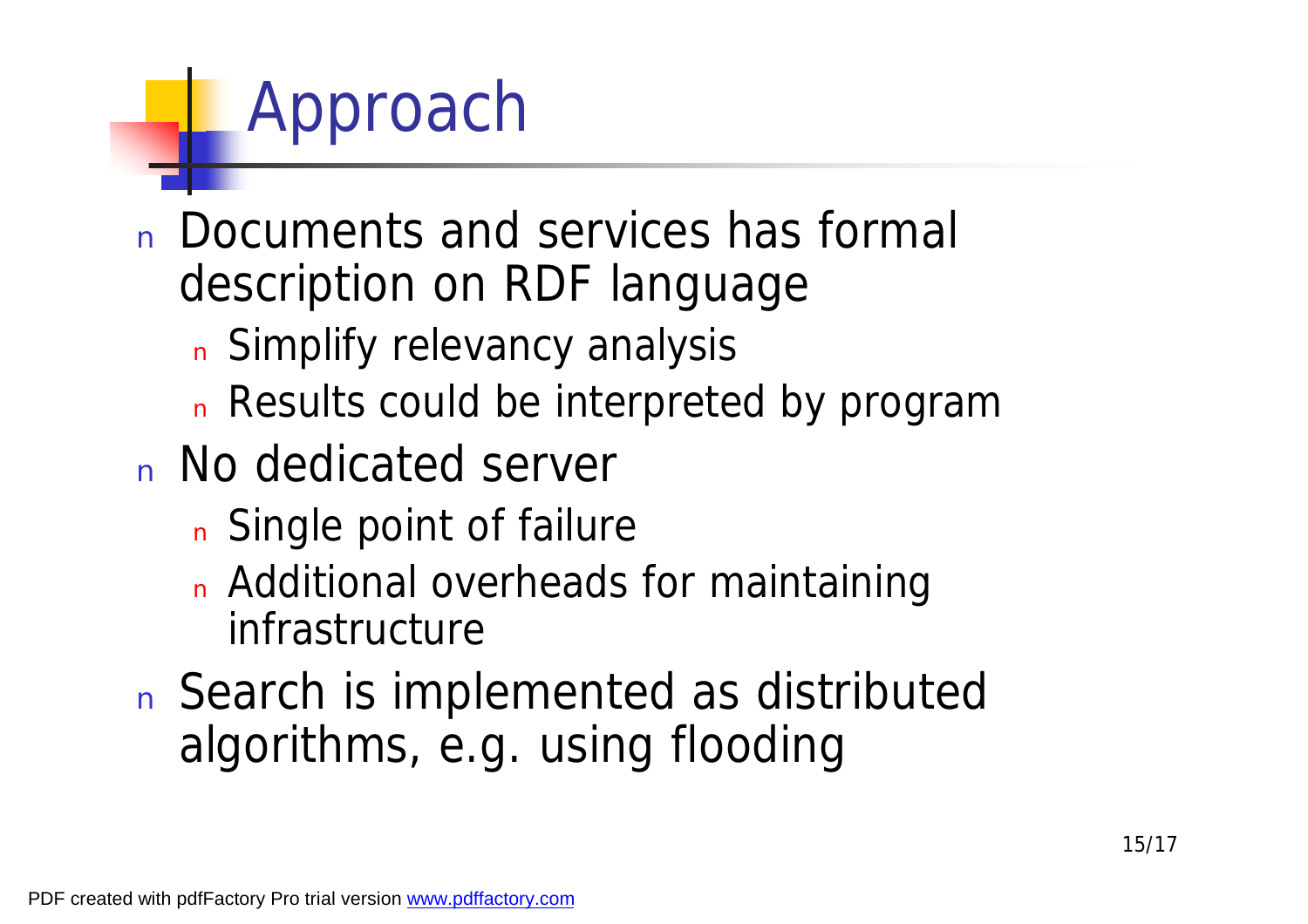#### Smart Space